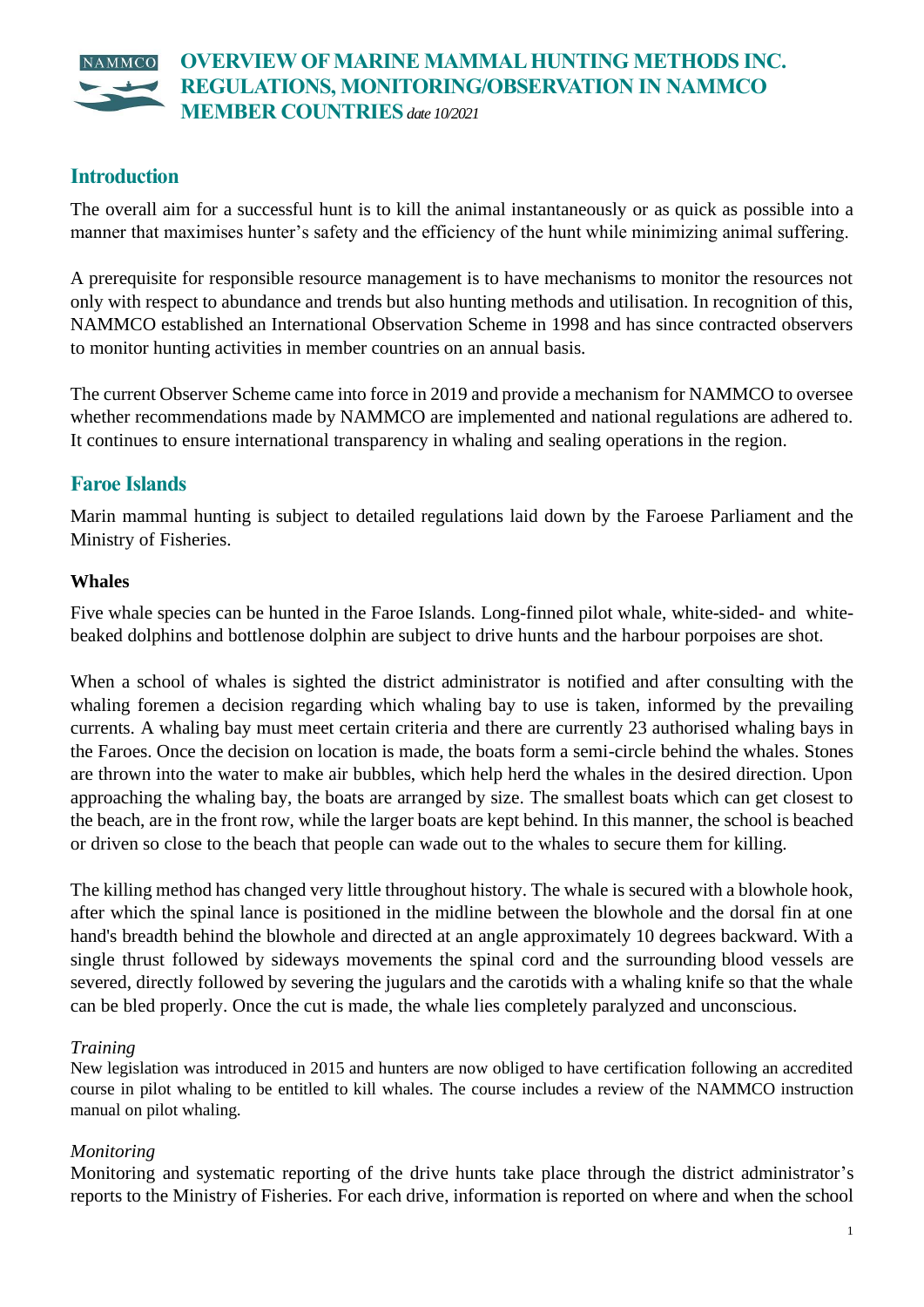

of whales was spotted, the whaling bay, total killing time, number of whales, size and sex, number of participating boats, number of hunters on shore and in boats and if there have been any violations of the regulations as well as appraisal, marking and sharing of the whales.

If harbour porpoises are hunted, hunters are obliged to report the number shot to the district administrators, who then report to the Ministry of Fisheries.

#### **Seals**

The only seal species presently found in the Faroes is the grey seal. The species was not protected and until new legislation came in 2020 the seals were intentionally killed as nuisance animals around fish farms in the Faroes fjords. No specific legislation pertaining to the hunting of seals exited and they were shot with rifles. In 1969 new weapons legislation<sup>1</sup> banned the use of rifles as hunting weapons in the Faroes. However, in response to complaints from fish farmers, permission to kill seals with rifles of minimum calibre 6.5 mm using hollow pointed bullets was granted. In 2020 a new Executive Order<sup>2</sup> came into force that prohibits all intentional killing of marine mammals around fish farms so in effect the grey seal is now protected in the Faroes.

#### *Reporting*

Up until the 2020 Executive Order came into force, fish farms were obliged to report the number of seals shot to the Ministry of Fisheries<sup>3</sup>. The Faroes weapon legislation require completion of a firearms training course and possession of a firearms license for hunters to handle weapons.

### **Greenland**

Marine mammal hunting is the responsibility of the Ministry of Fisheries, Hunting and Agriculture. The Ministry regulates and administers the hunts, while the Fisheries License Control Authority, through their wildlife officers, supervise and control the activities. The Ministry issues regulations that detail the scope and requirements for obtaining hunting permits, reporting requirements and sanctions. Large cetaceans, narwhal, beluga and walrus hunting are regulated by a quota system whereas hunting of other cetaceans and seals are not, though the municipality may set local regulations<sup>4</sup>.

 $4 \frac{\text{www.Lovgivning}}{g}$  – link to where all laws and regulations can be found online.

| Greenland Home Rule Act | No 1 of 16 May 2008 on revisions to Greenland Home Rule Act No 12 of 29 October 1999 on hunting |
|-------------------------|-------------------------------------------------------------------------------------------------|
|                         | No 25 of 18 December 2003 on animal welfare                                                     |
|                         | No 29 of 18 December 2003 on nature protection                                                  |
| Executive Order         | No 26 of 24 October 1997 on extraordinary check and approval of harpoon canons                  |
|                         | No 28 of 30 October 1998 on the tasks and authority of wildlife officers                        |
|                         | No 22 of 19 August 2002 on trophy-hunting and fishing                                           |
|                         | No 20 of 27 October 2006 on protection and hunting of walrus                                    |
|                         | No 12 of 16 July 2010 on reporting from hunting and strike of large whales                      |
|                         | No 16 of 12 November 2010 on protection and hunting of seals                                    |
|                         | No 13 of 30 December 2014 on hunting licenses for full time hunters                             |
|                         | No 14 of 30 December 2014 on hunting licenses for part-time hunters                             |
|                         |                                                                                                 |

No 3 of 27 January 2017 on protection and hunting of beluga and narwhal

Catch registration form (1993-present) "*Piniarneq"*

<sup>1</sup> No 43 of 22 May 1969 on weapons etc., as last amended by Parliamentary Act No 81 of 22 May 2015

<sup>2</sup> Executive order No 65 of 14 May 2020

<sup>3</sup> Executive order No 50 of 30 April 2018 on fish farming

No 9 of 6 December 2018 on protection and hunting of large whales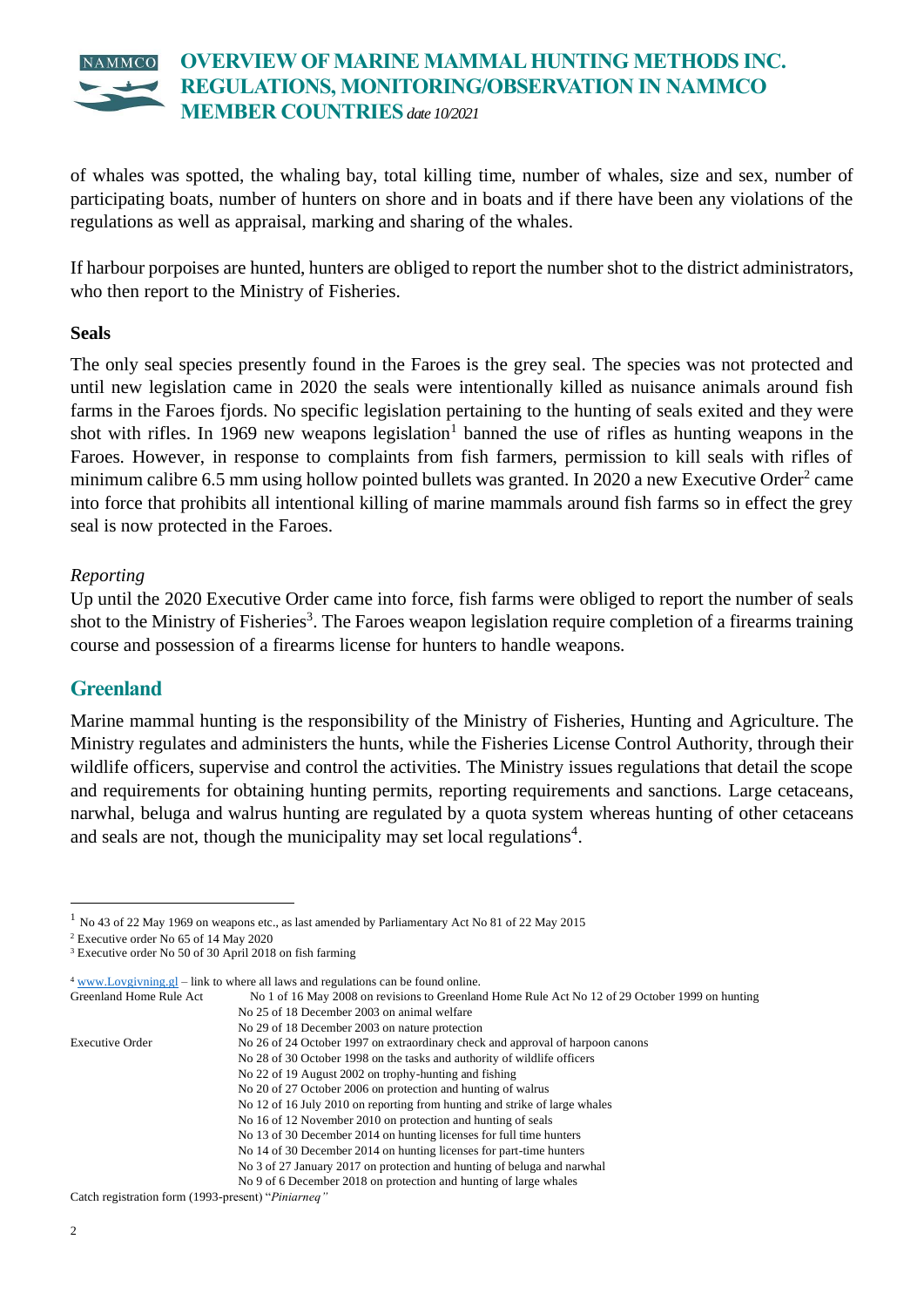

### **Whales**

#### *Minke whale, fin whale, bowhead whale and humpback whale hunts with harpoon gun*

The hunt is opportunistic and seasonal, i.e., the hunters are not full-time whalers. Fin whales are caught either by two boats of a minimum length of 30 ft working together, or by one boat of a minimum length of 36 ft. One boat with a minimum length of 36 ft is required for the humpback whale. The bowhead is caught by three boats of a minimum length of 36 ft working together. The majority of minke whales are also taken by this method, by one boat with a length of 30-70 ft. Each boat must be equipped with one certified 50 mm Kongsberg harpoon gun, which is checked every second year.

The primary hunting weapon is a harpoon with the Norwegian penthrite "Whale Grenade 99". This whalegrenade was produced for minke whales but has been modified to accommodate the hunt of the larger whales (the triggering cord being extended from 40 cm to 90 cm, and the explosive charge increased from 30 g to 45 g of penthrite). Primary and secondary weapons for the three larger whale species are the modified "Whale Grenade 99". Gunners shoot the whale in the heart and lung region by aiming at an area close to the pectoral fins.

The secondary weapon for the minke whale is either a new grenade or rifle of a minimum calibre of 7.62 mm (30.06) employing full mantled bullets. Some hunters use solid round- nosed bullets together with rifles with higher calibre (.375), due to their better penetration. Rifle shots are aimed at the neck, in the back of the animal's head.

Hunting generally occurs in good sea conditions only (<Beaufort 3), as the main method of hunting is stealth. Trips generally last less than 24 hours and once a vessel has caught a whale it tows it to the nearest suitable flensing site. Hunting usually occurs within 60 nm of the home port of the vessel and depending on conditions up to 10 nm offshore.

### *Collective minke whale hunt*

The collective minke whale hunt is mostly carried out in settlements where there are no boats with mounted harpoon cannons. The collective minke whale hunt is the only hunt of large whales in areas with little infrastructure, such as East Greenland and West Greenland north of Disko Bay. However, in recent years there have been notable changes to this structure. In response to repeated applications from municipalities and from the fishermen and hunters organization - KNAPK, the Government has decided to also allow the collective hunt in places with harpoon cannon boats due to a decrease in the numbers of these boats, in order to secure the supply of fresh meat. Also as a reaction to claims from owners of harpoon cannon boats the Government is considering a new structure in order to reduce struck and lost beginning from the 2022 hunting season.

A minimum of five skiffs are required to carry out a hunt, but normally it will be around 8 -10 small (usually around 19 ft and never more than 29 ft) boats equipped with outboard motors. Each boat generally contains from 2-4 people. Boats of larger size without harpoon guns can also take part, but not as the leading boat. Each skiff must be equipped with at least one hand harpoon with line and buoys. This harpoon is attached to the whale at the first opportunity, to prevent the animal from sinking. During the course of the hunt, hunters attempt to herd the whale towards shallow and inshore waters.

The weapons used are rifles of a calibre of 7.62 mm. (30.06) or larger using full mantled bullets. As a rule, the whales are first wounded and then secured with the hand harpoons. When possible, the hand harpoon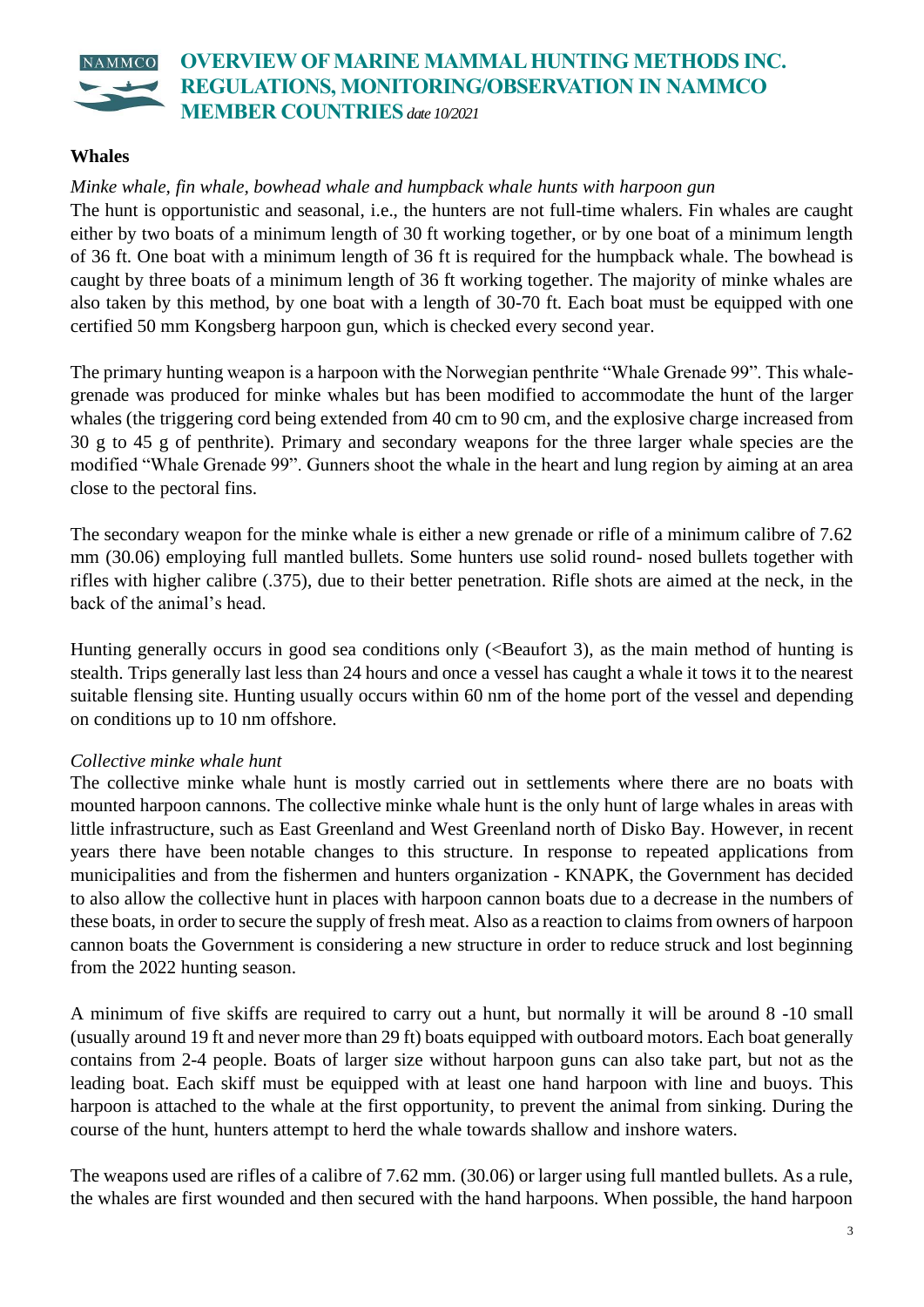#### **OVERVIEW OF MARINE MAMMAL HUNTING METHODS INC.**  NAMMCO **REGULATIONS, MONITORING/OBSERVATION IN NAMMCO MEMBER COUNTRIES***date 10/2021*

is used before wounding the animal. One hunter is the designated leader and it is his task to secure the animal with the hand harpoon. Once a whale has been secured, it is killed by shots aimed at the neck. Round-nosed solid bullets together with rifles of higher calibre, such as .375, are often used to kill the whale.

## *Small whale hunts*

Harbour porpoise, white-sided and white-beaked dolphins, long finned pilot whales, killer whales, narwhal and beluga are the small cetacean species that are hunted in Greenland. Of these only narwhal and beluga are restricted by national regulations (see below). The hunting method is essentially similar for all the species; a collective hunt from small, open motorboats. The whales are shot with rifles with a minimum calibre of .30-06 and full metal jacket bullets (an exception is the smaller harbour porpoise where the recommended calibre is .222). The hunter aims at the thorax region which will kill the whale rapidly by hitting the heart, lungs or vertebrae. The shot ranges vary from  $5 - 30$  meters. After a successful shot the hunter secures the whale with a long-shafted gaff hook (*ni*ss*ik*) before it sinks.

In the narwhal and beluga hunt which takes place in the open sea and ice-cracks, the whale will first be harpooned to attach floats to secure the whale before being shot. The desired target is the brain, but the neck and heart are also regarded as good target points. Harpoon hunts from qayaqs takes place close to the ice edge in North Greenland. Two hunters will often cooperate and when the whale is spotted from shore, they will very quietly embark the kayak. They will secure the whale with handheld harpoons and then shoot it using 30.06 or .375 calibre rifle with full metal jacket pointed ammunition. It is not a national requirement to secure the animals before shooting. However, some regional regulations recommend harpooning to secure the animal before killing it, and within the Melville Bay protected reserve this is a requirement.

In East and North Greenland, hunters are allowed to hunt with nets during the dark period of the year when there is no daylight. The nets are set in open water or under the sea-ice, and they are checked daily. An average of 20 whales are hunted by this method annually.

### **Seals and walrus**

Six species of seal are found in the waters surrounding Greenland. These are harp seal, ringed seal, hooded seal, harbour seal, bearded seal and grey seal. Today, mainly harp and ringed seals but also, to a much lesser extent, hooded seals are hunted. From 1 December 2010 the harbour seal and grey seal are completely protected pending biological advice indicating that the stocks are in a condition to be hunted. For all seal species lactating female and pup pairs and pups with lanugo hair (white coats) are protected.

Hunting methods vary depending on season, region and species. The hunt for harp and hooded seals takes place all year around, but predominantly during summer and fall in open water. The hunter locates the seal and shoots it with a rifle. In northern Greenland, during the dark winter months, netting is the prevailing method used by hunters to catch ringed seals. The use of nets is a local small-scale hunt compared to the rifle hunt. In spring, when ringed seals haul-out on the ice, hunters use white screens to sneak up to an appropriate shooting distance and shoot the seal in the head.

No quotas are set for the Greenland seal hunt, because of the very large seal populations and relatively small sustainable hunt. Hunters are required to report their catches to the Ministry on an annual basis. Seals can be hunted by all Greenlandic residents, provided they have either a fulltime or a parttime hunting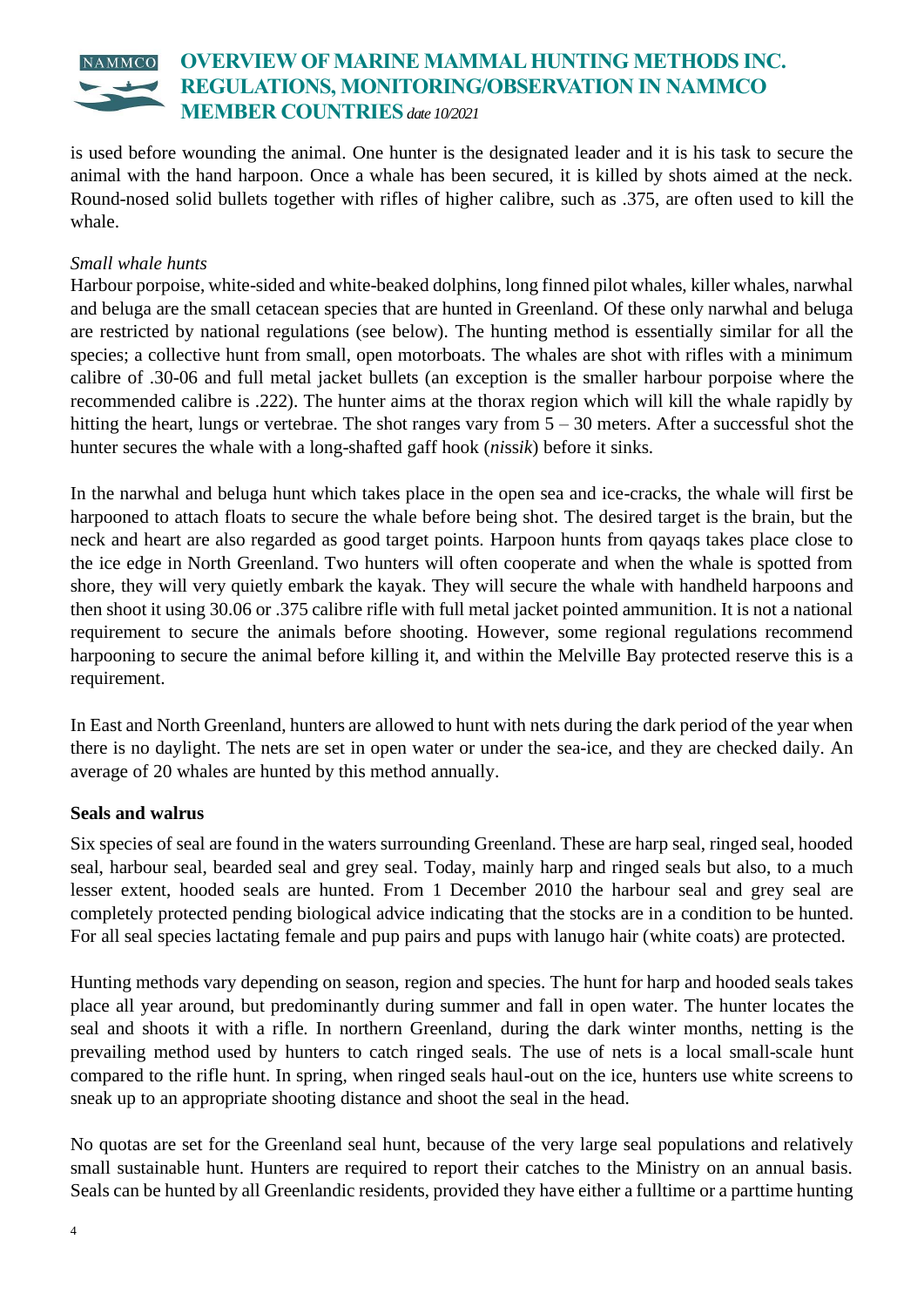#### **OVERVIEW OF MARINE MAMMAL HUNTING METHODS INC.**   $NAMMCO$ **REGULATIONS, MONITORING/OBSERVATION IN NAMMCO MEMBER COUNTRIES***date 10/2021*

permit. The rifle is the most common weapon for seal hunting. The .30-06 calibre is common in some districts during the winter, while the calibres .17, .22 Mag., and .222 are the most common in the spring and summer hunts. There are no specific guidelines defining the types of rifles that can be used, however the ammunition used must have a muzzle energy  $E100 > 160$  Joule, for shotgun the minimum allowed calibre is 20. Some communities may have restrictive local rules on transportation.

Walrus can only be killed by fulltime hunters with licenses issued by the municipality. The walrus is shot with rifles with a minimum calibre of .30-06 full metal jacket sharp point bullets. Full- and semiautomatic rifles are not allowed. It is mandatory to harpoon the animal before delivering the deadly shot to prevent the animal from sinking. The harpoon must have one or several attached floats. Sometimes the first shot will be a body shot with the aim of slowing down the animal before harpooning it. Walrus may only be hunted at sea, not on land.

## **Training – whales, seals and walrus**

There are no formal training courses on how to shoot or where to aim at the animal in Greenland. Knowledge is passed on from generation to generation and between captain and crew. For whale hunts, there are courses on the handling and maintenance of harpoon grenades. Furthermore, the NAMMCO instruction manual on hunting of small cetaceans has been sent out to all hunters reporting a catch of a small cetacean in the last five years.

### **Monitoring and inspection – whales, seals and walrus**

The wildlife officers work in close cooperation with the municipality authority, the police, Arctic Command and the Government of Greenland. The wildlife officers monitor the hunts or hunting activities by inspections of some of the hunts at sea and/or by controlling permits, licenses and equipment used onboard the vessels and skiffs and at the open markets where the hunters can sell their products.

# **Reporting – whales, seals and walrus**

The reporting system in Greenland is a self-reporting system where all catches are reported to the Ministry. For every marine mammal taken under license the hunter or the responsible person (captain of the harpoon boat or the chosen leader in the collective hunt) is required to fill out a reporting form that is submitted to the Ministry shortly after the hunt.

The report includes information about the hunter, his license and boat, description of the weapon used to kill the animal, serial number of the grenade in the case of a large whale, etc. Furthermore, it gives information on species, catch area and different kinds of biological data depending on the species e.g. for large whales: flensing place, body length, sex, reproductive state of females, stomach contents, weight of editable products and estimated time to death (TTD). Cases of "struck and lost" are also reported.

Reporting requirements are based on the Hunting Act and hunting and species Executive Orders. *Særmeldingsskema* is for marine mammal species under quota (bowhead, fin, humpback and common minke whales and beluga, narwhal, walrus and polar bear) while the *Piniarneq*/Luli database is for the non-quota species (both marine and terrestrial mammals and birds).

DNA samples are taken from all catches of marine mammals and sent to the Greenland Institute of Natural Resources.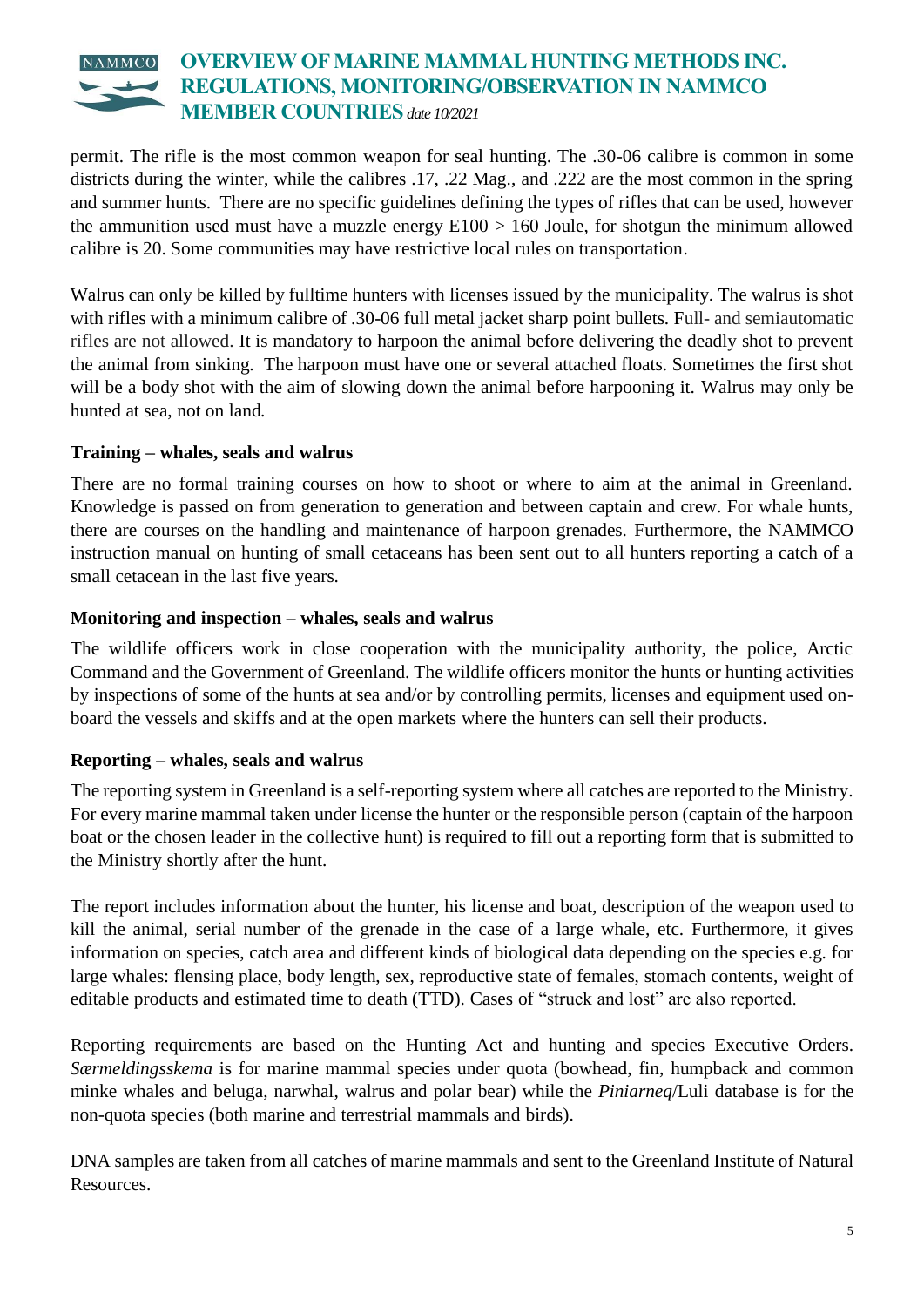# **OVERVIEW OF MARINE MAMMAL HUNTING METHODS INC. REGULATIONS, MONITORING/OBSERVATION IN NAMMCO MEMBER COUNTRIES***date 10/2021*

No edible products from a licensed marine mammal may be sold before the catch has been reported to the municipality. The hunters obtain a stamp on their license that confirms that a report has been delivered and the catch can be legitimately sold. Whalers with a harpoon boat license must display both the receipt for the purchase of the whale grenade as well as the used grenade with serial number.

# **Iceland**

Marine mammal hunting is subject to detailed regulations (hunting seasons, quotas, methods of killing). The rules and regulations are laid down by the Ministry of Industries and Innovation and are administered and supervised by the Directorate of Fisheries<sup>5</sup>.

## **Whales**

Iceland hunts two species: the minke whale and the fin whale.

### *Minke whale*

The hunt is carried out with similar weapons and boats as are described for Norwegian minke whaling below. Minke whales are hunted in Icelandic coastal waters from small or medium sized (60-70 feet) fishing boats that are rigged for whaling in the spring and summer season. The weapons are deck mounted 50 mm Kongsberg harpoon guns equipped with the penthrite grenade (Whale Grenade-99) developed in Norway in 1997-1999. The grenade is loaded with 30 g pressed penthrite as explosive. Back-up rifles of calibres .375 or .458 using full metal jacket, round-nosed bullets are used if the whale is not instantly killed by the grenade detonation. The vessels usually search for whales at slow speed (4-6 knots/h) and the whales are often shot from a relatively short range (< 30m). No sonar or similar instruments are used during the hunt as such instruments are thought to scare the whales off.

### *Fin whale*

The hunt is conducted from medium-sized boats that are exclusively used for whaling. Hunting grounds are within Iceland's 200-mile exclusive economic zone and the whales are towed to a land station for flensing and processing. The whales are killed using 90 mm Kongsberg harpoon guns and a modified Whale Grenade-99 designed to trigger the detonation of 100 g pressed penthrite explosive at a depth of 110 cm after penetration into the whale. The back-up weapon is a new grenade.

Hvalur hf.—the company hunting fin whales in Iceland—has, since 1985, worked to improve the killing efficiency in the hunt. Whale Grenade-99 replaced the former "Black Powder Grenade" (filled with 650 g of black powder as explosive) that had been used for large whales for at least 70-80 years. The killing by the "Black Powder Grenade" is a combination of the concussion from the blow and the wounds and tissue lacerations caused by the heavy splinters from the cast iron grenade. However, the wounding and killing efficiency of such splinters is highly unpredictable.

Regulation No 163, May 30, 1973 on whaling

Rules in the licenses for minke whaling and fin whaling.

<sup>5</sup> Law No 26, May 3, 1949 on whaling, No 92, July 1, 1991 on amendments to Law 26/1949 on whaling (cf. Law No 40/1979 and 23/199 1)

No 359, April 6, 2009 on amendments to Regulation No 163 of May 30, 1973 on whaling (cf. Regulation No 304/1983, 239/1984, 862/2006, 822/2007, 456/2008 58/2009 and 263/2009). No 414, April 29, 2009 on the ban on whale hunting in specific areas.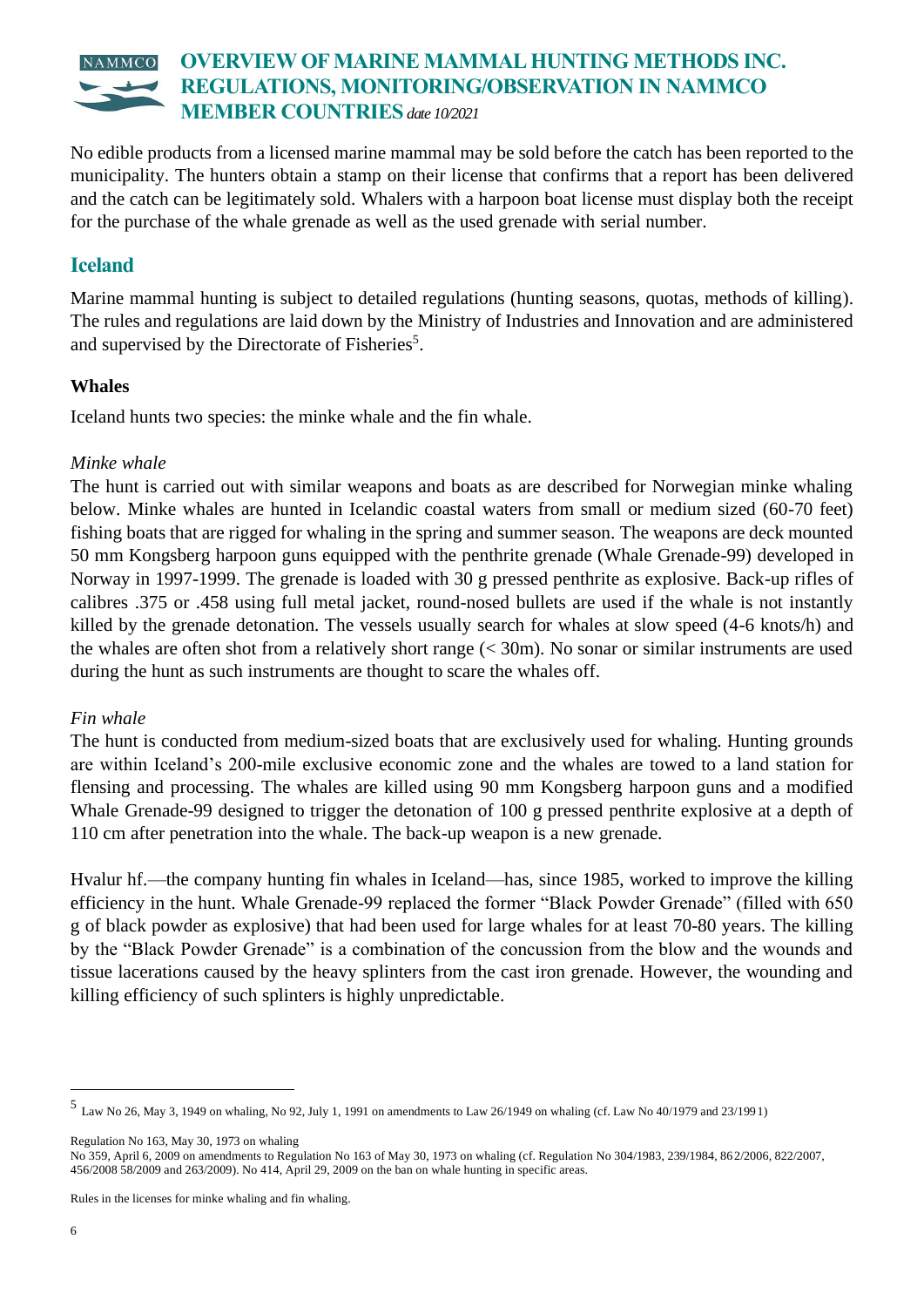

#### *Training*

No training courses or requirements exist on an annual basis. However, courses for gunners have been held regularly, and to get a licence to whale the gunner has to undertake a course on handling harpoon guns and grenades. In addition, he must have general license for firearms.

#### *Monitoring and inspection*

There are random inspections carried out by the Directorate of Fisheries.

#### *Reporting*

In Iceland there is a self-reporting system to report the position, sex and length, foetus/size of foetus where all whale catches are reported to the Directorate of Fisheries.

#### *DNA register*

DNA samples of minke and fin whales are taken and recorded from all whales ensuring full traceability of whale products. The register, which includes the DNA profiles of all whales captured, permits the control and validation of all whale products sold in the domestic or international markets. It has also been used for a range of scientific purposes. The samples are analysed and stored at the Marine and Freshwater Research Institute in Reykjavik.

#### **Seals**

In 2019 Iceland introduced a general ban on seal hunting with an exception under special licences for subsistence use (Regulation No. 1100/2019). Primarily harbour and grey seals are hunted. Previously landowners had the right to hunt seals on their land without any restrictions on numbers.

The traditional seal hunt in Iceland revolves around hunting pups. Harbour seal pups are mainly hunted using netting. Nets used for this purpose are large meshed nets, often referred to as sealing-nets. The pups are caught in nets set close to small rocky islands or across creeks and channels. The seal pups are then clubbed and subsequently bled. Animal welfare laws in Iceland forbid drowning as a killing method, which means that the nets need to be monitored regularly to avoid that the pups drown. Grey seal pups, on the other hand, are almost entirely killed on land in pupping areas during the pupping period in October, using either a seal club or by shooting. Adult grey seals are sometimes hunted as well, using calibre rifles (.222 -243 calibre).

#### *Training*

There are no regulatory training courses on how to shoot or where to aim at the animal in Iceland, though a normal firearms license must be attained.

#### *Reporting*

Reporting of all catches are mandatory and are reported to the Directorate of Fisheries.

### **Norway**

Marine mammal hunting is subject to detailed regulations (hunting seasons, quotas, methods of stunning and killing, training of hunters and their supervisors etc). The rules and regulations are laid down by the Ministry of Trade, Industry and Fisheries, and are administered and supervised by the Directorate of Fisheries.<sup>6</sup>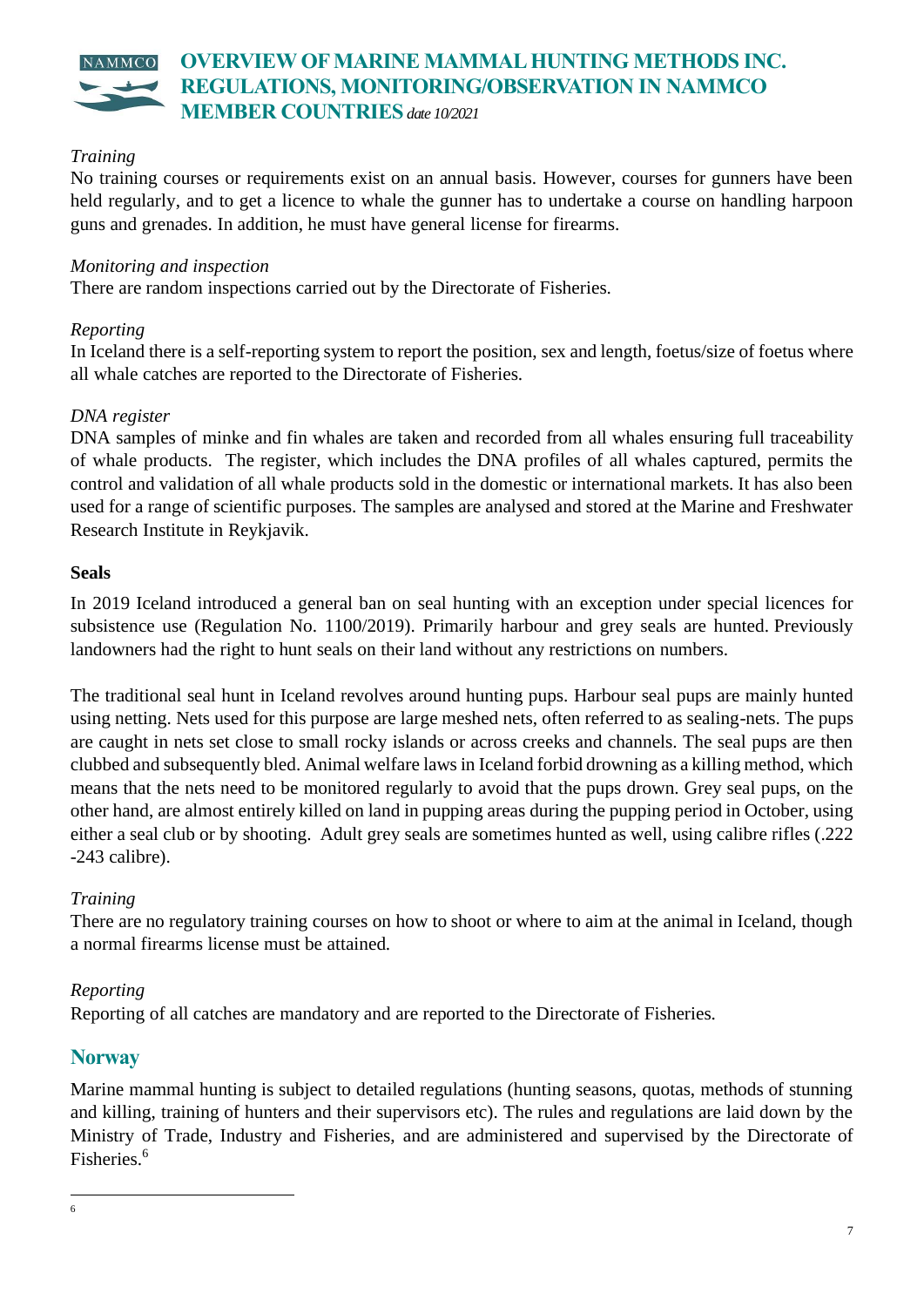

#### **Whales**

The only targeted species is the minke whale.

Norwegian fishermen hunt minke whales from small (50 feet) or medium sized (60-120 feet) fishing boats that are rigged for whaling in the spring and summer season. The weapons are 50 mm or 60 mm harpoon guns. The harpoon is equipped with a penthrite grenade (Whale grenade-99) developed in Norway in 1997-1999. The grenade is loaded with 30g pressed penthrite as explosive. The back-up weapon is a rifle of calibre .375 or .458, using full metal jacket, round-nosed bullets. The vessels usually search for whales at slow speed (4-6 knots/h) and the whales are often shot from a relatively short range (< 30m). No sonar or similar instruments are used during the hunt as such instruments are thought to scare the whales off.

#### *Training*

Starting in 1984, all gunners and licence holders have been required to attend obligatory training courses. Shooting tests with both the harpoon gun and rifle must be passed annually. The recommendation is to fire the grenade at the whale from a side position  $(45^{\circ} - 135^{\circ} -$  relative to the animal's longitudinal axis) and aim at the thorax (chest). The rifle is usually fired at close range and when the whale's head is over water. The shot is directed to the brain.

#### *Monitoring*

In 2006, Norway introduced and made mandatory an automated monitoring system, and is thus far the only country to do so. This electronic system verifies when and where a shot has been fired and when a whale has been taken on board. Consequently, struck and lost whales are also recorded. All licensed whaling boats are equipped with an Electronic Trip Recorder (the Blue Box). The system cannot be manipulated and consists of a control and data logger box designed to independently monitor and log hunting activity data. An independent GPS and different sensors deployed in certain areas and structures of the boat collect the data, and the programmes are designed for continuous operation and logging of data for at least 4 months. It is equipped with back-up batteries and automatic restart functions if a system interruption occurs.

After the hunting season, the encrypted data from the Blue Box are decrypted and analysed by authorized personnel in the Directorate of Fisheries. For more reading, see document Øen, EO: electronic monitoring of Norwegian minke whaling, IWC 2005.

#### *Inspection*

There are also random inspections occurring carried out by the Directorate of Fisheries. These inspectors have attended the same training courses as the whalers.

Executive Orders from the Ministry:

Act of 29 May 1981 No 38 - Wildlife and Wildlife Habitats (the Wildlife act)

Act of 27 March 1999 No 15 - The Right to Participate in Fisheries and Hunting

Act of 6 June 2008 No 37 - The Marine Resources Act

Act of 19 June 2009 No 97 - Animal Welfare

No 312 of 31 March 2000 - Regulation of the practice of hunting minke whales.

No 151 of 11 March 2003 - Regulation of the practice of hunting seals in the West Ice and the East Ice

No 1157 of 13 August 2006 – Regulation on special permission to execute hunting and fishing

No 1745 of 22 December 2009 - Regulation of the practice of hunting seals on the coast of Norway

Executive orders pertaining to the participation and governing of the hunt of Whales and Seals are issued annually by the Ministry and the Directorate of Fisheries.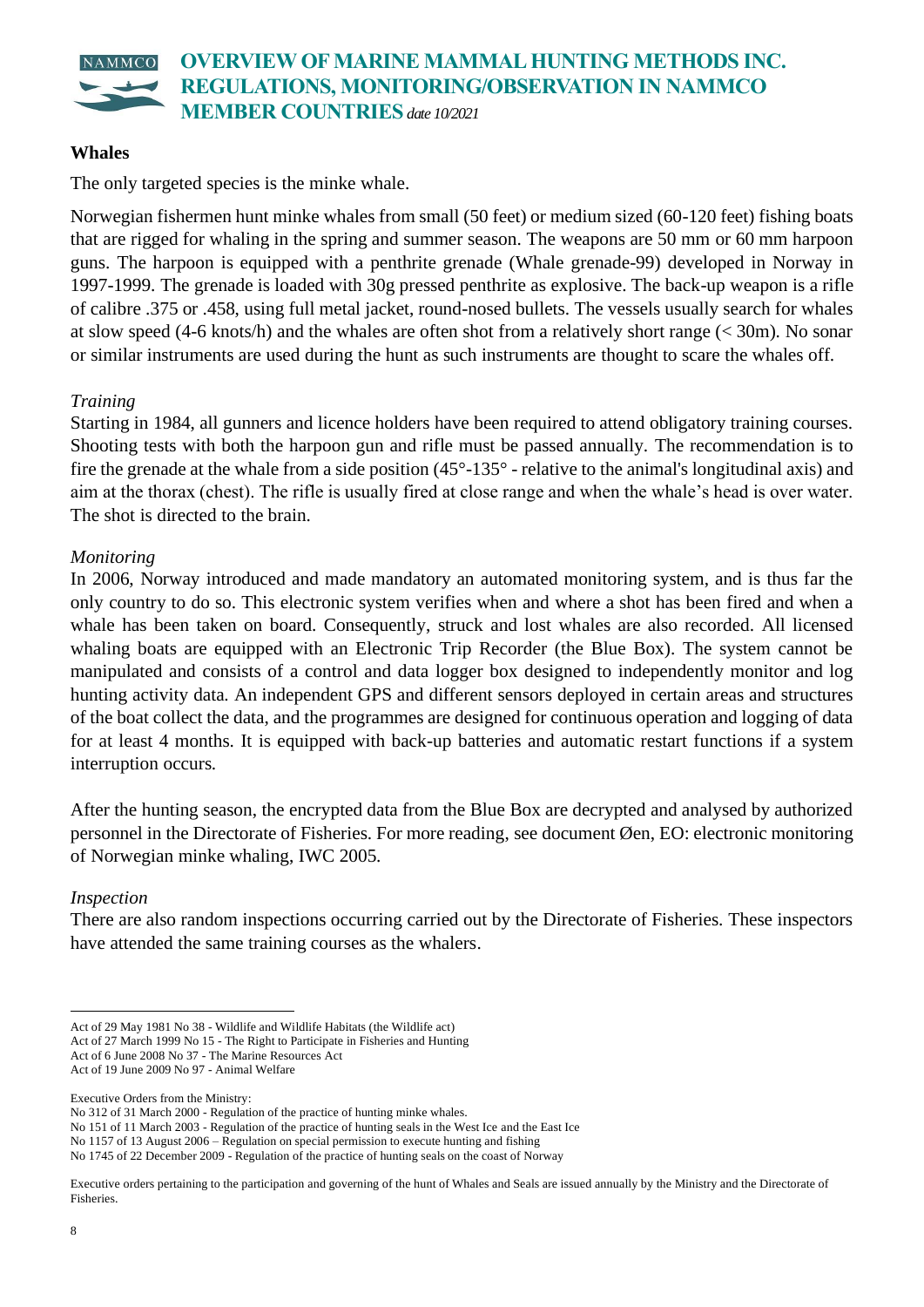

#### *Reporting*

There is no mandatory reporting of time to death (TTD) or instantaneous death rates (IDR).

The reporting system in Norway is a combination of a self-reporting system and the automated Blue box. The automatic monitoring system is a supplement to the electronic catch reporting system where the hunters are obliged to electronically report the catch (or no catch) daily. This report includes information on catch, position of catch, sex, length, circumference, blubber dimension, foetus/size of foetus and number of grenades used in the catch.

#### *DNA register*

DNA samples are taken and recorded from all whales ensuring full traceability of whale products. The Norwegian minke whale DNA register was first established in the mid-1990s when Norway reinstated commercial minke whale hunting. The register, which includes the DNA profiles of all whales captured (approximately 13,000 as of 2020), permits the control and validation of all meat and whale products sold in the domestic or international markets. It has also been used for a range of scientific purposes. The samples are analysed at the Institute of Marine Research and the register is hosted by the Directorate of Fisheries.

#### **Seals**

#### *The pack ice hunt*

Today only the harp seal is hunted in the Greenland Sea (West Ice). Traditionally, also hooded seals were hunted in this area, but this hunt has been prohibited since2007. For many years, Norwegian vessels have also been allocated an annual quota in the Barents Sea (East Ice) in the Russian Economic Zone (REZ). After several years with no Norwegian hunting activity in REZ, hunting in this area was in 2018 and 2019 conducted by one Norwegian vessel.

Ocean going vessels suitable and equipped for seal hunting are licensed. The crew usually consists of 13 – 15 persons and they normally stay out at sea from 4 to 6 weeks during the hunting season.

Both weaned harp seal pups and adult harp seals (defined to be one year or older) are hunted. The seals must be resting on the ice. Shooting seals that are in the water is strictly prohibited. The seals are either shot from the vessel, from a smaller boat, or from the ice. All seals are shot to the head, and the shooting range is normally around 30 m for weaned pups and about 70 meters for adults. All adult animals are to be shot with a rifle. Pups may be shot with a rifle or killed on the ice by using a hakapik (or a seal blow hook, named slagkrok) as the only weapon. For all animals that are shot, the hakapik is mandatory to use as a secondary weapon. Slagkrok may be used as a secondary weapon on pups. The secondary weapon should be used as soon as possible after the animal is shot. In all animals, bleeding is to be performed immediately after the use of the secondary weapon. When the hakapik or slagkrok is used as the only weapon on pups, a blow to the head with the blunt part of the tool is immediately followed by a blow to the head with the spike. Today, almost all seals are killed with a rifle. Hakapik as the only weapon is only occasionally used to kill pups.

According to the regulations relating to the seal hunt it is explicitly forbidden to:

- Kill un-weaned pups
- Hunt adult harp seals in whelping areas
- Hunt seals that are in the water
- Shoot seals if conditions prevent them from being struck with a hakapik and bled on the ice